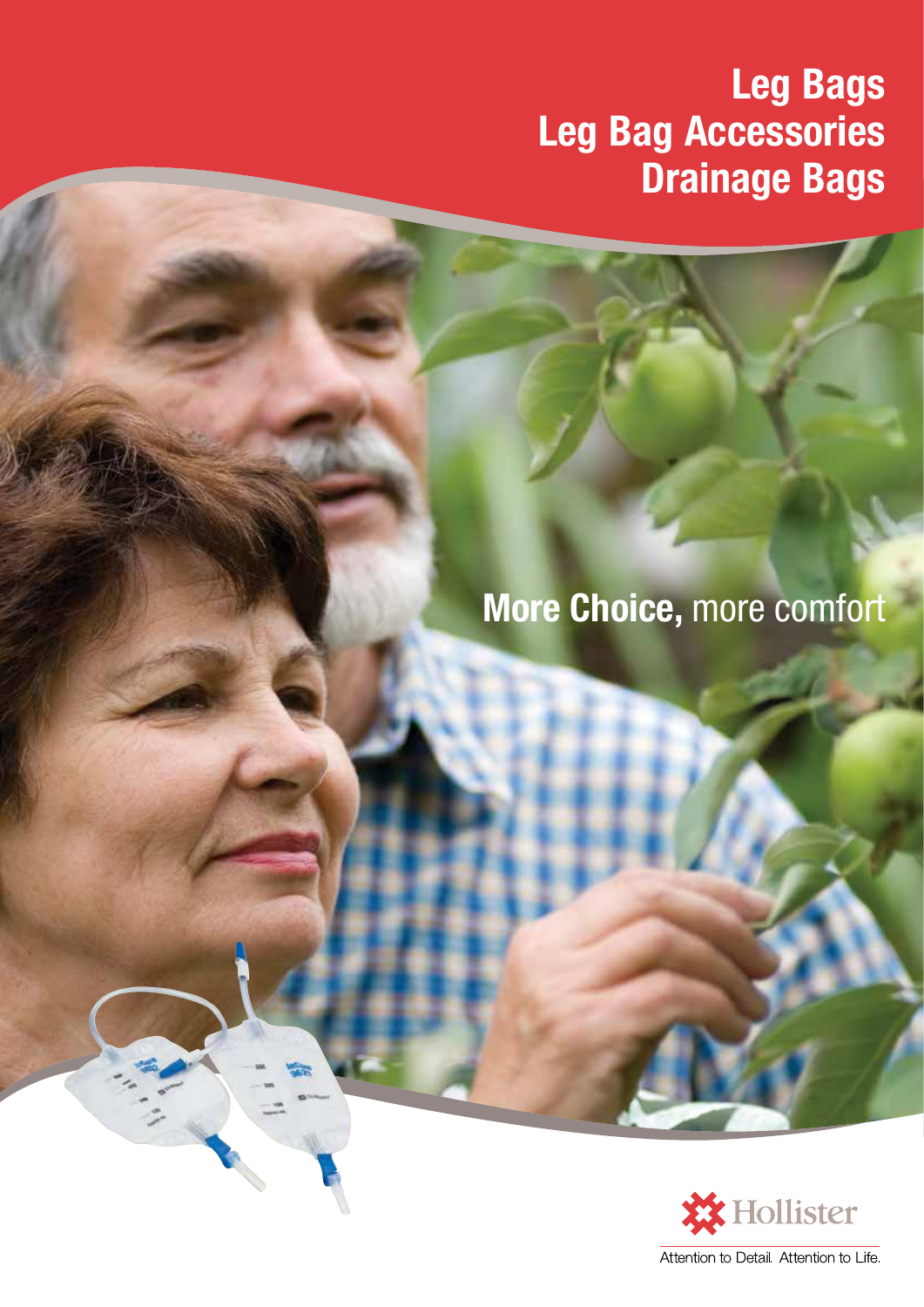# **Leg Bags, Leg Bag Accessories & Drainage Bags** More choice, more comfort

#### **Caring for the details that make all the difference.**

**As a healthcare professional, you develop a bond of trust with those you help and their families – throughout their lives.** 

The role of Hollister is to support you in these vital relationships by focusing on the details. Experience has taught us that sometimes the smallest things make the greatest difference. You'll find this approach reflected in the design of all our products, our services and everything we do.

For more than 80 years, Hollister has been making a difference where it matters, playing a role in making life more rewarding and dignified. As we continue to develop products and services, our goal remains unchanged – to promote independence and quality of life.





#### **Leg Bags**

**Hollister Leg Bags offer flexibility to suit a wide range of patient needs.**

This discreet collection and removal solution complements an active lifestyle and blends user-friendly features with the optimum standards of hygiene.

- $\circ$ 500ml, 540ml and 800ml capacities
- $\ddot{\mathbf{o}}$ Tubing lengths: 10cm or 50cm
- Waterproof material limits unwanted odours
- **o** Comfort backing
- Anti-reflux valve helps protect against leakage and urinary tract infections caused by urine backflow
- Outlet valve features easy-to-handle lever tap
- **•** Protected sampling port helps minimise needle stick injuries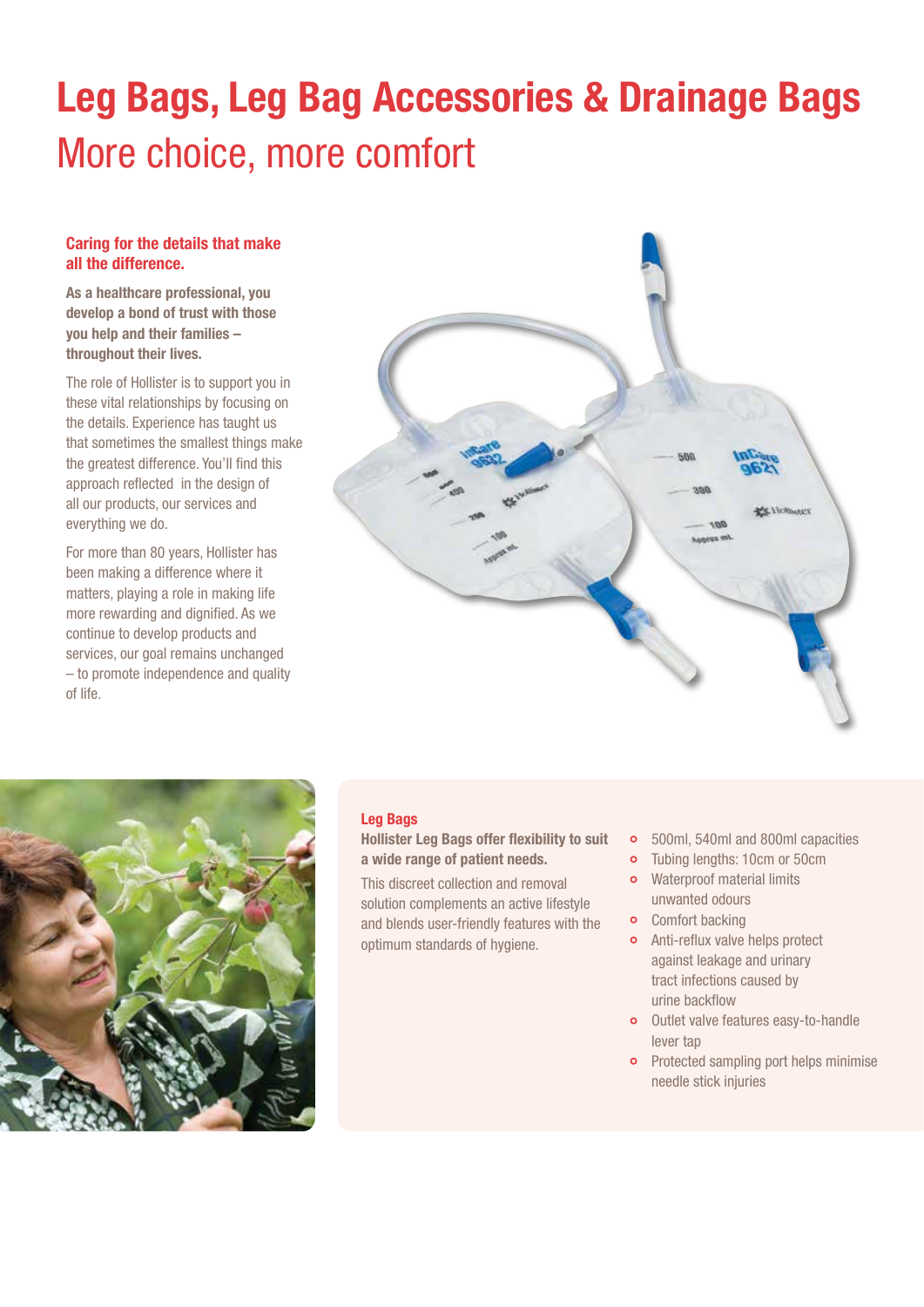



**'Christmas tree' adapter is designed to fit smoothly, while providing maximum security**



**Easy-to-handle twist-action lever tap**

#### **Leg Bag Straps**

- $\bullet$ Comfortable and cut to fit
- $\circ$ Anti-slip silicone bands
- Attachment to thigh or calf  $\circ$

#### **Deluxe Leg Bag Straps**

- Four different lengths  $\circ$
- Wider and more comfortable  $\circ$
- $\circ$ Moisture-absorbent
- Easy to use  $\circ$

#### **Leg Bag Holsters**

As an alternative to Leg Bag Straps, Leg Bag Holsters offer your patient the freedom to choose the most secure, discreet and comfortable option to suit their lifestyle.

- Available in three sizes each, for both thigh and calf
- Allow freedom of movement
- $\bullet$ Colour coded for easy size identification





**Leg Bag Straps Deluxe Leg Bag Straps Leg Bag Holster Night Drainable Bags**



#### **Night Drainage Bags**

- 120cm inlet tubing allows freedom of movement
- 2000ml capacity
- $\bullet$ Anti-reflux valve protects against leakage and infection caused by urine backflow
- Drainable or non-drainable formats  $\bullet$
- Drainable version features easy-to- $\circ$ handle lever tap and sampling port



Drainable (sterile)



**Night Drainable Bags** Non-drainable (non-sterile)